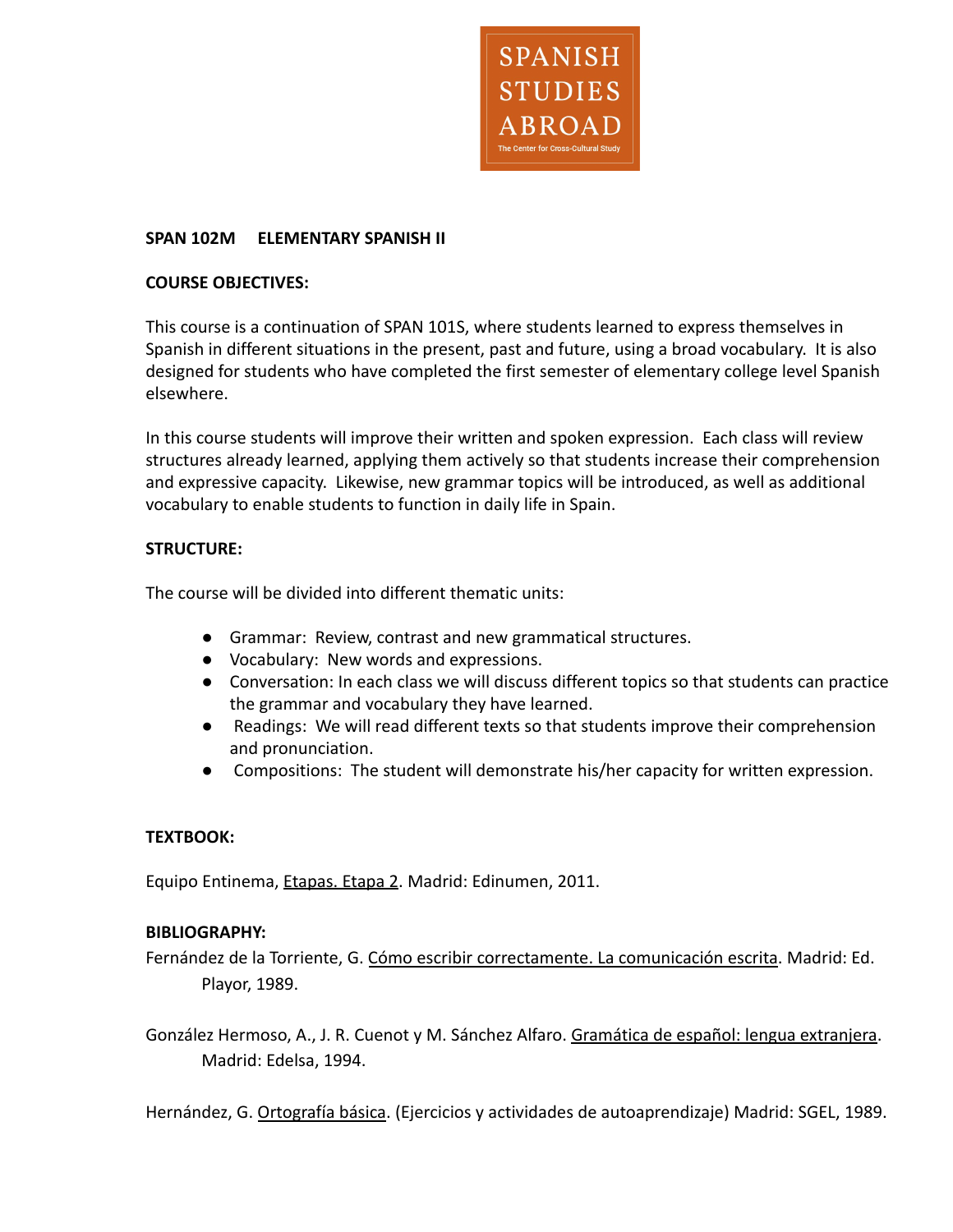Hernández, G. Ortografía 2. Norma y estilo. Madrid: SGEL, 1993

McVey, M., B. Wegman y T. Méndez Faith. En contacto. Gramática en acción. Texas: Harcourt Brace College Publishers, 1992.

Moliner, María. Diccionario de uso del español. Madrid: Gredos, 1980.

R.A.E. Diccionario de la lengua española. Madrid: Espasa-Calpe, 2001

Sánchez, A. Gramática práctica de español para extranjeros. Madrid: SGEL, 2003.

Seco, Manuel. Diccionario de dudas y dificultades de la lengua española. Madrid: Espasa-Calpe, 1990.

Seco, Manuel. Diccionario fraseológico documentado del español actual. Madrid: Aguilar, 2004.

Valdés, G., T. Dvorak y T. Hannum. Composición: proceso y síntesis. New York: McGraw-Hill Inc., 1989.

#### **EVALUATION:**

| 1) Participation     | 25% |
|----------------------|-----|
| 2) Compositions      | 25% |
| 3) Quizzes           | 25% |
| 4) Final examination | 25% |

*PARTICIPATION*: Class participation is ESSENTIAL.

*HOMEWORK AND OTHER ACTIVITIES:* Students must prepare the activities and homework every day prior to coming to class. Lack of preparation will affect the grade..

*QUIZZES:*: We will have three quizzes during the course.

*FINAL EXAMINATION:* To be announced.

#### **SCHEDULE:**

**Class 1 Review Conversation:** Introductions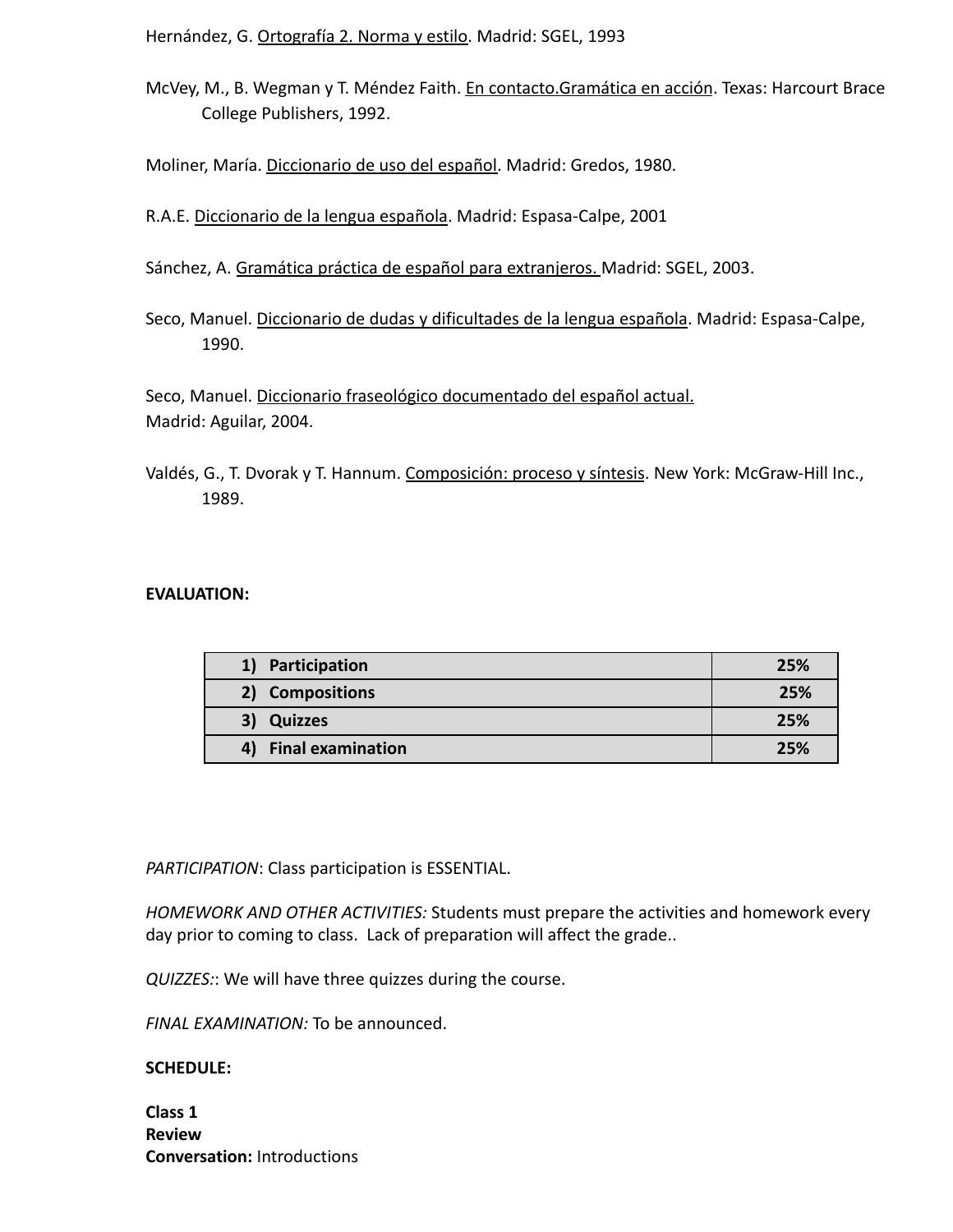**Grammar:** Gustar and encantar verbs **Vocabulary:** Food and drinks

**Class 2 Conversation:** Spaniards: The best and the worst. **Grammar:** Present Indicative **Other activities: G**ustar, expressing likes and preferences during the weekends.

### **Class 3**

**Conversation:** Dialogues in stores. **Grammar:** ¿Sabes? ¿Conoces? ¿Qué? ¿Cuál? **Other activities:** Colloquialisms. **Vocabulary:** Adjectives for city description. **Composition:** In-class workshop.

**Class 4**

**Conversation:** Going to the supermarket **Grammar:** Difference between es-está-tiene for descriptions **Vocabulary:** envases, medidas y tiendas **Composition:** Description

**Class 5 QUIZ 1 Conversation:** What you to in your speaking partner home **Grammar:** Indicative present. Estar + gerund **Vocabulary:** Home tasks.

**Class 6: Conversation:** Social customs in Spain **Grammar:** Poder + infinitive **Vocabulary:** Social norms **Composition 2**

**Class 7: Conversation:** Travel stories. **Grammar:** Ir + infinitive, tener que + infinitive, hay que + infinitive **Vocabulary:** Trips.

**Class 8: Conversation:** Group discussions. **Grammar:** Conditional. **Other activities:** Time. **Reading:** "¡Qué calor hace!" (54). **Vocabulary:** rips and places

**Class 9:**

**QUIZ 2 Grammar:** Verbal structure review.

**Class 10: Conversation:** Women in Spain.